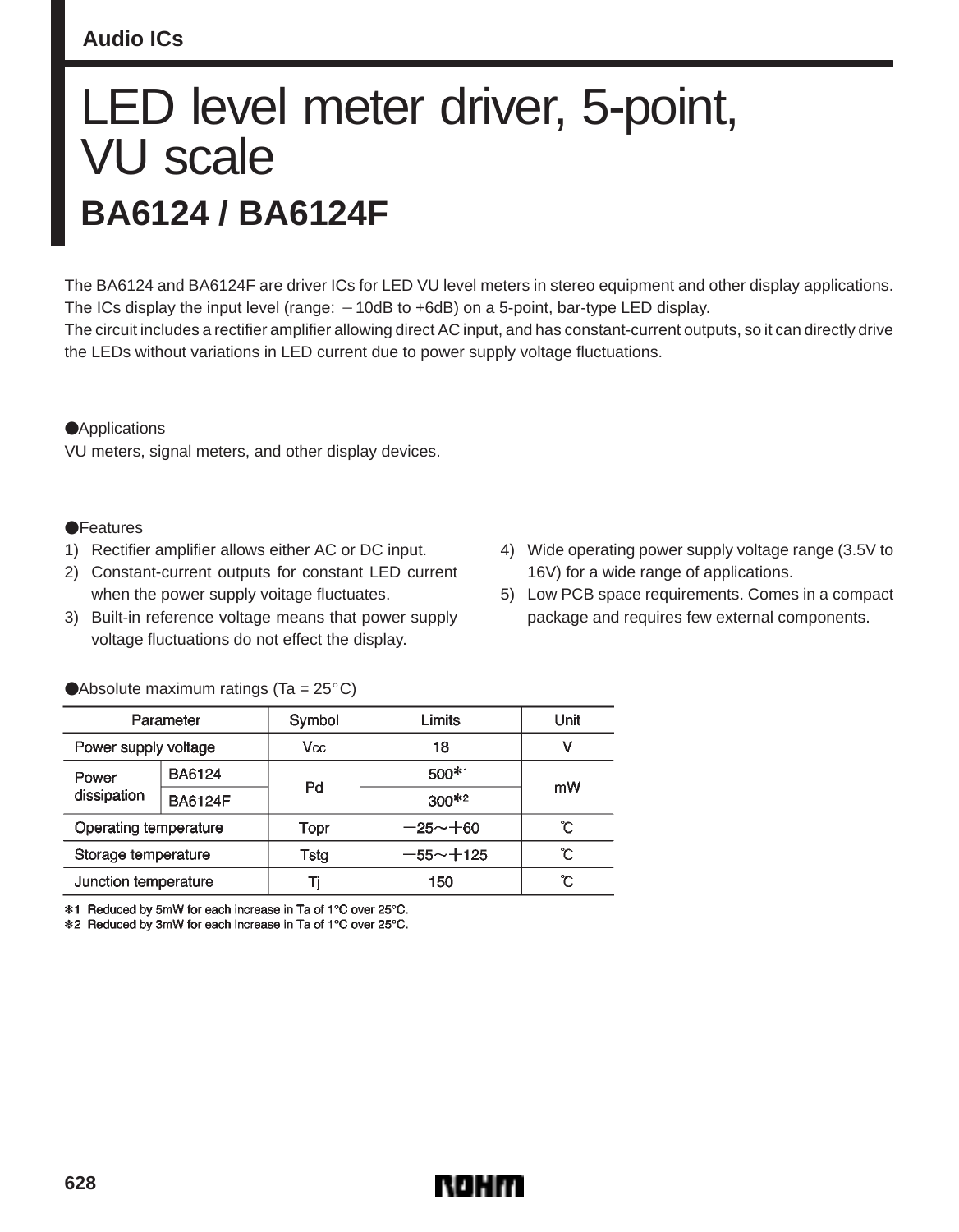## Block diagram



### Electrical characteristics (unless otherwise noted, Ta =  $25^{\circ}$ C, Vcc = 6.0V, and f = 1kHz)

| Parameter            | Symbol                | Min.    | Typ.  | Max.   | Unit              | Conditions               |
|----------------------|-----------------------|---------|-------|--------|-------------------|--------------------------|
| Power supply voltage | Vcc                   | 3.5     | 6     | 16     | $\vee$            |                          |
| Quiescent current    | lo                    |         | 5     | 8      | mA                | $V_{IN} = 0V$            |
| Conparator level 1   | $V_{C1}$              | $-11.5$ | $-10$ | $-8.5$ | dB                |                          |
| Comparator level 2   | Vc <sub>2</sub>       | $-6$    | $-5$  | $-4$   | dB                |                          |
| Comparator level 3   | $V_{C3}$              |         | 0     |        | dB                | Adjustment point         |
| Comparator level 4   | Vc4                   | 2.5     | 3     | 3.5    | dB                |                          |
| Comparator level 5   | Vc <sub>5</sub>       | 5       | 6     | 7      | dВ                |                          |
| Sensitivity          | <b>V<sub>IN</sub></b> | 74      | 85    | 96     | mV <sub>rms</sub> | Vc <sub>3</sub> on level |
| <b>LED</b> current   | <b>LED</b>            | 11      | 15    | 18.5   | mA                |                          |
| Input bias current   | Ino                   |         | 0.3   | 1.0    | μΑ                |                          |

#### Measurement circuit